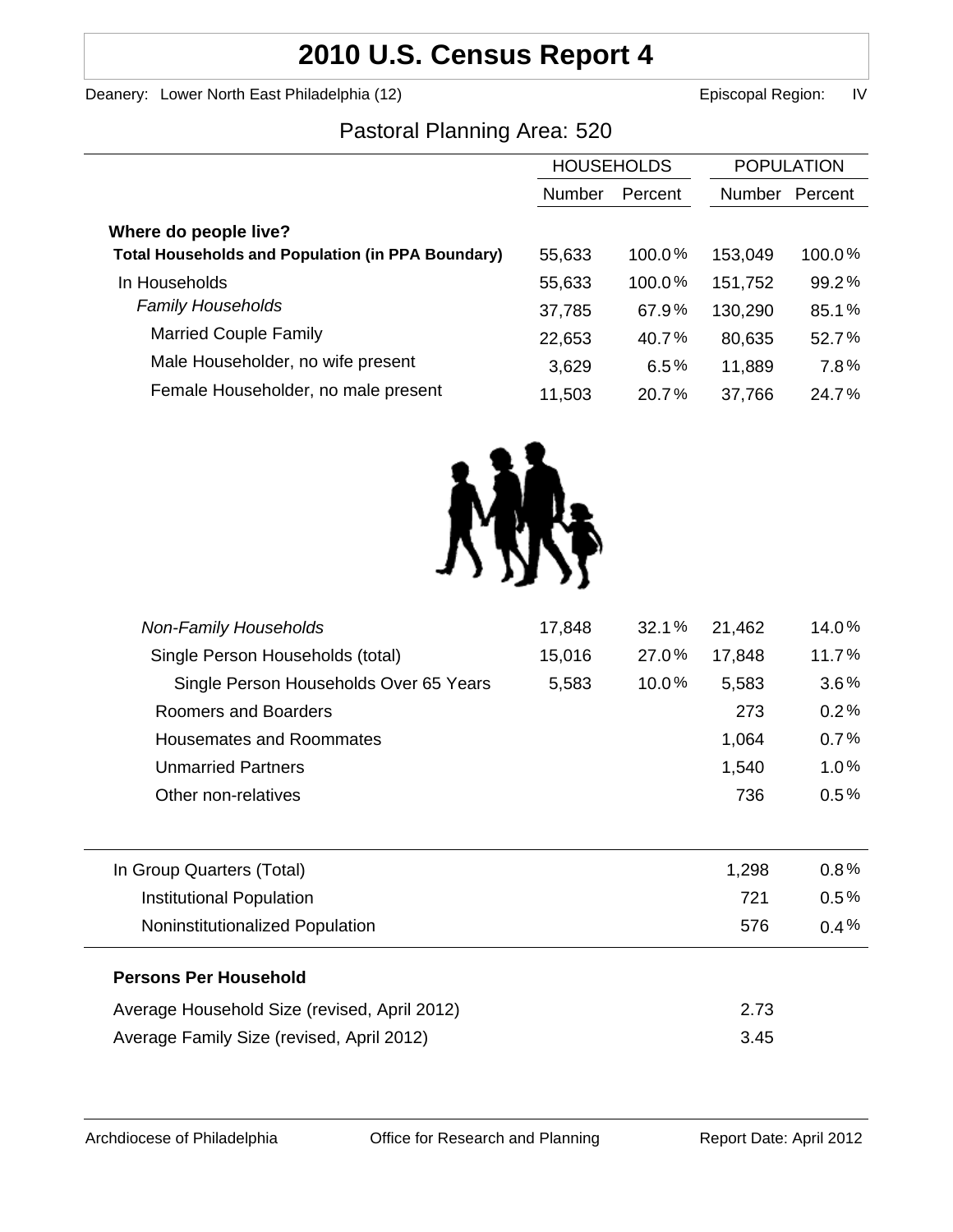# **2010 U.S. Census Report 4**

Deanery: Lower North East Philadelphia (12) Deanery: Lower North East Philadelphia (12)

# Pastoral Planning Area: 520

|                                                   | <b>POPULATION</b> |         |
|---------------------------------------------------|-------------------|---------|
| <b>CHILDREN - UNDER AGE 18</b>                    | Number            | Percent |
| Total Children - Under Age 18 (in PPA Boundary)   | 40,087            | 100.0%  |
| In Households                                     | 40,064            | 99.9%   |
| Householder or spouse is under 18                 | 23                | 0.1%    |
| With Related:                                     |                   |         |
| Married-Couple Family                             | 20,560            | 51.3%   |
| Male Householder, No Wife Present                 | 2,653             | 6.6%    |
| Female Householder, No Husband Present            | 11,403            | 28.4%   |
| <b>Other Related Householder</b>                  | 1,612             | 8.2%    |
| With Non-Relatives                                | 535               | 1.3%    |
| <b>Grandparent Householder</b>                    | 3,278             | 8.2%    |
| In Group Quarters                                 | 23                | 0.1%    |
| Institutionalized population                      | 23                | 0.1%    |
| Noninstitutionalized population                   | 0                 | 0.0%    |
| <b>ADULTS - AGE 65 AND OLDER</b>                  |                   |         |
| Total Adults - Age 65 and Older (in PPA Boundary) | 17,782            | 100.0%  |
| In Households                                     | 16,864            | 94.8%   |
| Family Households:                                | 10,792            | 60.7%   |
| Is Householder or Spouse                          | 8,460             | 47.6%   |
| With Other Relative Householder                   | 478               | 2.7%    |
| With Non-Related Householder                      | 85                | 0.5%    |
| is Parent                                         | 1,387             | 7.8%    |
| is Parent-in-Law                                  | 382               | 2.1%    |
| In Non-family Households:                         | 6,071             | 34.1%   |
| Male Living Alone                                 | 1,575             | $8.9\%$ |
| Male not Living Alone                             | 119               | 0.7%    |
| Female Living Alone                               | 4,008             | 22.5%   |
| Female not Living Alone                           | 141               | 0.8%    |
| Other                                             | 228               | 1.3%    |
| In Group Quarters                                 | 918               | 5.2%    |
| Institutionalized population                      | 632               | 3.6%    |
| Noninstitutionalized population                   | 286               | 1.6%    |
| Housing Units in the Pastoral Planning Area       |                   |         |
| <b>Total Housing Units</b>                        | 58,941            | 100.0%  |
| Occupied                                          | 55,633            | 94.4%   |
| Owner-Occupied                                    | 34,645            | 58.8%   |
| Renter-Occupied                                   | 20,989            | 35.6%   |
| Vacant                                            | 3,307             | 5.6%    |

Archdiocese of Philadelphia **Office for Research and Planning** Report Date: March 2012